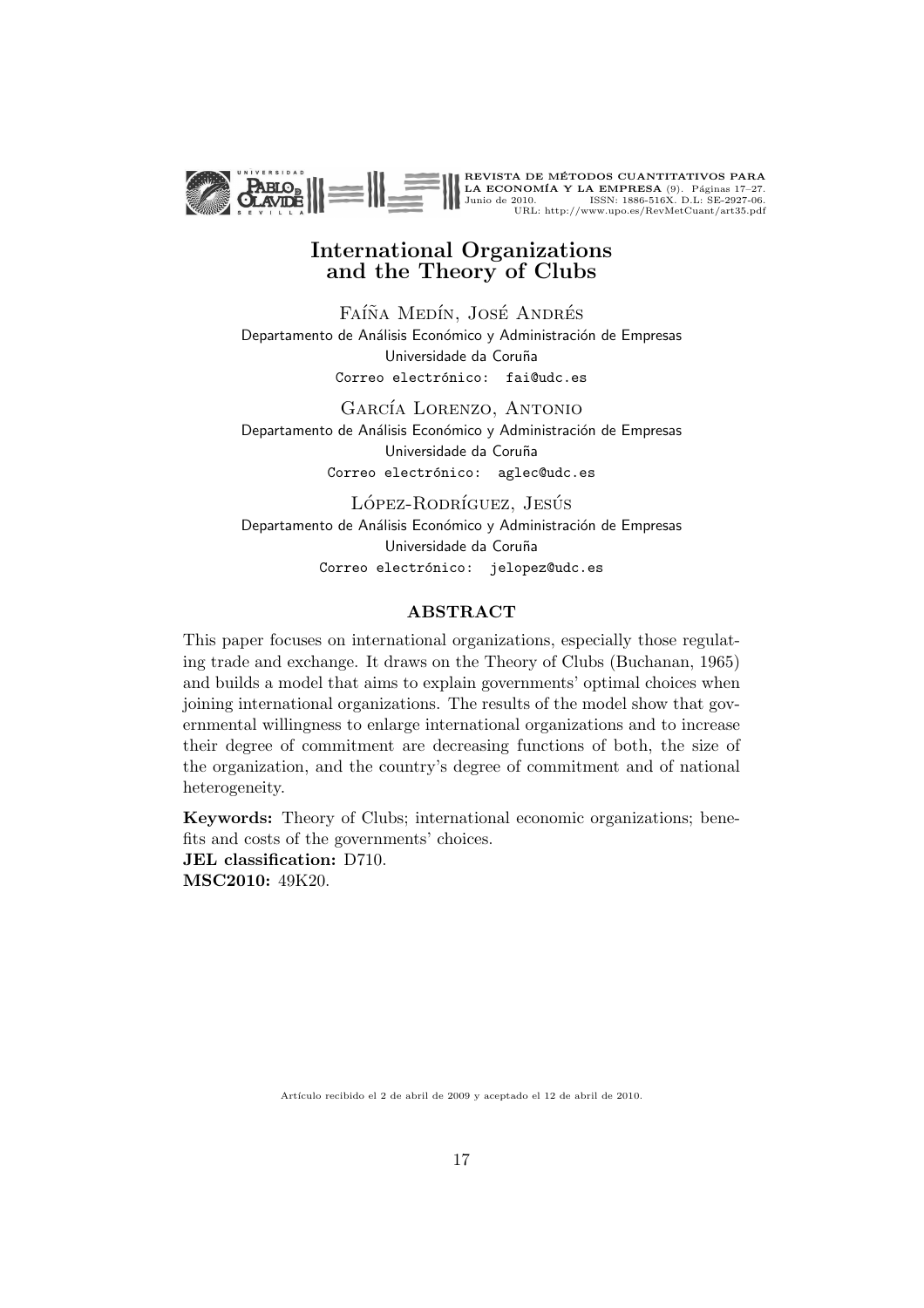### Una interpretación de las organizaciones internacionales utilizando la Teoría de los Clubes

#### RESUMEN

El trabajo se centra en las organizaciones internacionales, concretamente en aquellas que regulan el comercio y el intercambio. Basándose en la Teoría de los Clubes (Buchanan, 1965), se construye un modelo para explicar las elecciones óptimas de los gobiernos a la hora de formar parte de una organización internacional. Los resultados del modelo muestran que los deseos de los gobiernos de aumentar tanto el tamaño de una organización internacional como su grado de compromiso son funciones decrecientes del tama˜no de la organización, del grado de compromiso de los países y de la heterogeneidad nacional.

Palabras clave: Teoría de los Clubes; organizaciones económicas internacionales; beneficio y costes de las elecciones de los gobiernos. Clasificación JEL: D710. MSC2010: 49K20.

# $||\equiv|||$   $||\equiv||\equiv||\equiv||\equiv||\equiv||\equiv||$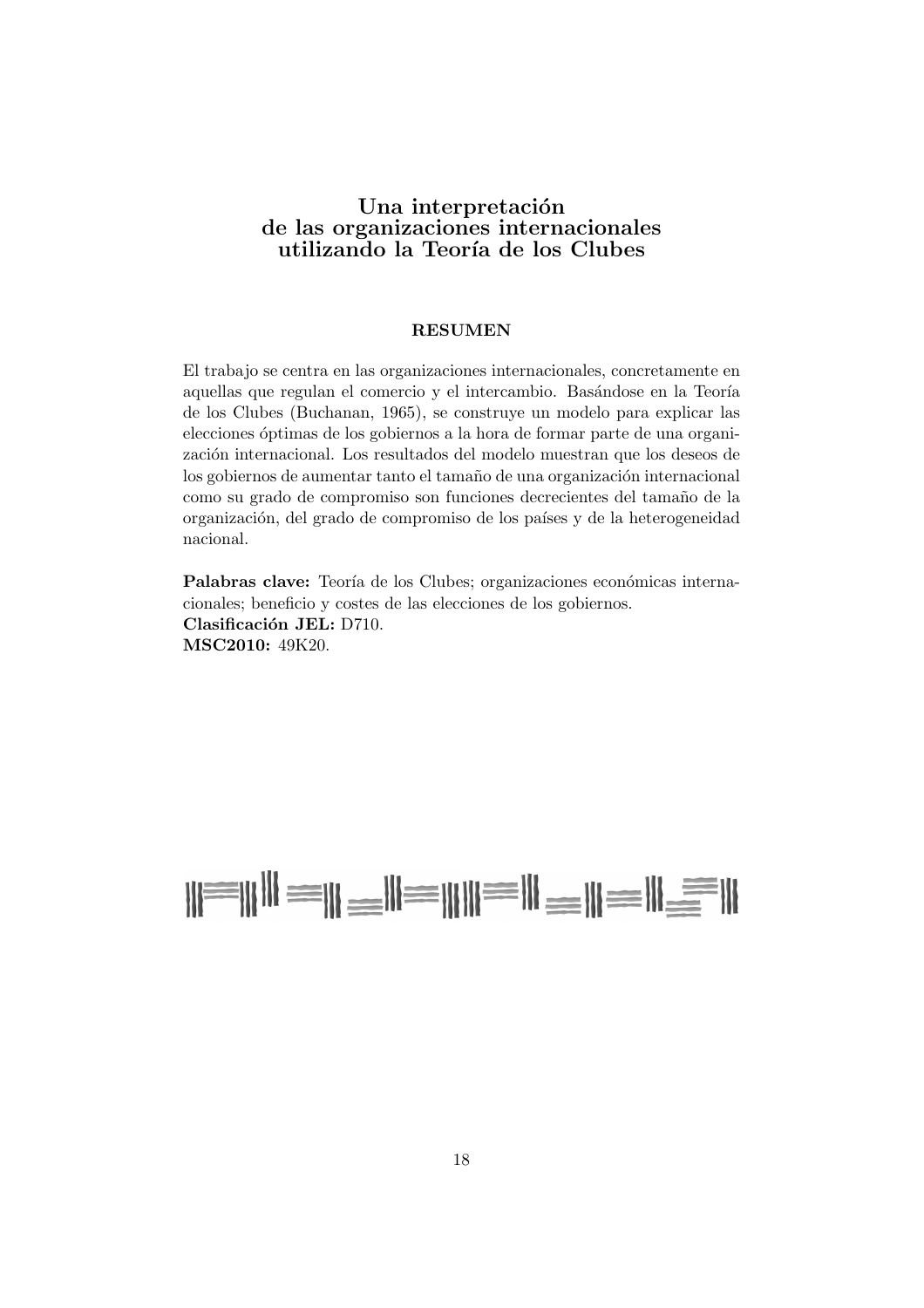#### **1. INTRODUCTION**

 $\overline{a}$ 

Governments can make themselves better off by setting up or joining international organizations. They may benefit from their international club memberships through three main channels: 1) higher bargaining power at the international level; 2) reductions in the negative externalities arising out of unconstrained threats and pressures among governments; and 3) the opportunity of transferring domestic political costs to supranational jurisdictions (governmental collusion).

Nevertheless, the decision of entering an international organization is not cost free. Rather, the cost of doing so is derived, essentially, from the expected losses that may be incurred by adhering to the binding decisions of the organization that are not beneficial to a particular member government (imposition costs).

Moreover, the number and quantity of services an international economic organization is expected to provide its members, strongly depends on the members' degree of commitment. This captures the strength of the ties linking governments within an international club<sup>1</sup>. The variable degree of commitment may play a role that is analogous to that played by the quantity of goods and services in the theory of clubs (Buchanan, 1965). The theory of clubs is, therefore, a suitable analytical framework<sup>2</sup> for analyzing the rationale behind governmental support for international organizations<sup>3</sup>.

The present paper draws upon the theory of clubs to build a model which studies governments' optimal choices with respect to joining international organizations. These organizations vary in size and degree of commitment.

The model considers two main sets of variables that characterise economic international organizations. On the one hand, two inter related variables: the size of the organization and the number of member governments; and on the other, the degree of intergovernmental commitment generated by the organization. The degrees of commitment and the number of members provide our model with a club structure. When deciding to join international organizations governments face a trade off between participation and independency.

The role that the degree of commitment plays in our model is analogous to that played

<sup>&</sup>lt;sup>1</sup> See Congleton (2004) for an analysis of membership decisions when the quality of the clubs' services is uncertain.

 $2^2$  For a comprehensive survey on the economic theory of clubs see Sandler (1992), Sandler and Tschirhart (1980) and Anderson *et al.* (2004).

The theory of clubs has been applied in different fields. In the field of economics of religion it has been used to study the optimal size of a religious congregation (see Zaleski and Zech, 1995) and other related issues (see Galbraith *et al.*, 2007). In the field of economic growth, it has been used to study the convergence of new approaches to endogenous economic growth and to regional growth, and to prescribe policies to create technology parks as instruments for regional economic growth (see Alvarez-Gonzalez and Diaz-Perez, 1996, and Prakash and Potoski, 2007). In the field of insurance, it has been used to develop criteria for organizational structures of social insurance to be efficient (see Breuer, 1999).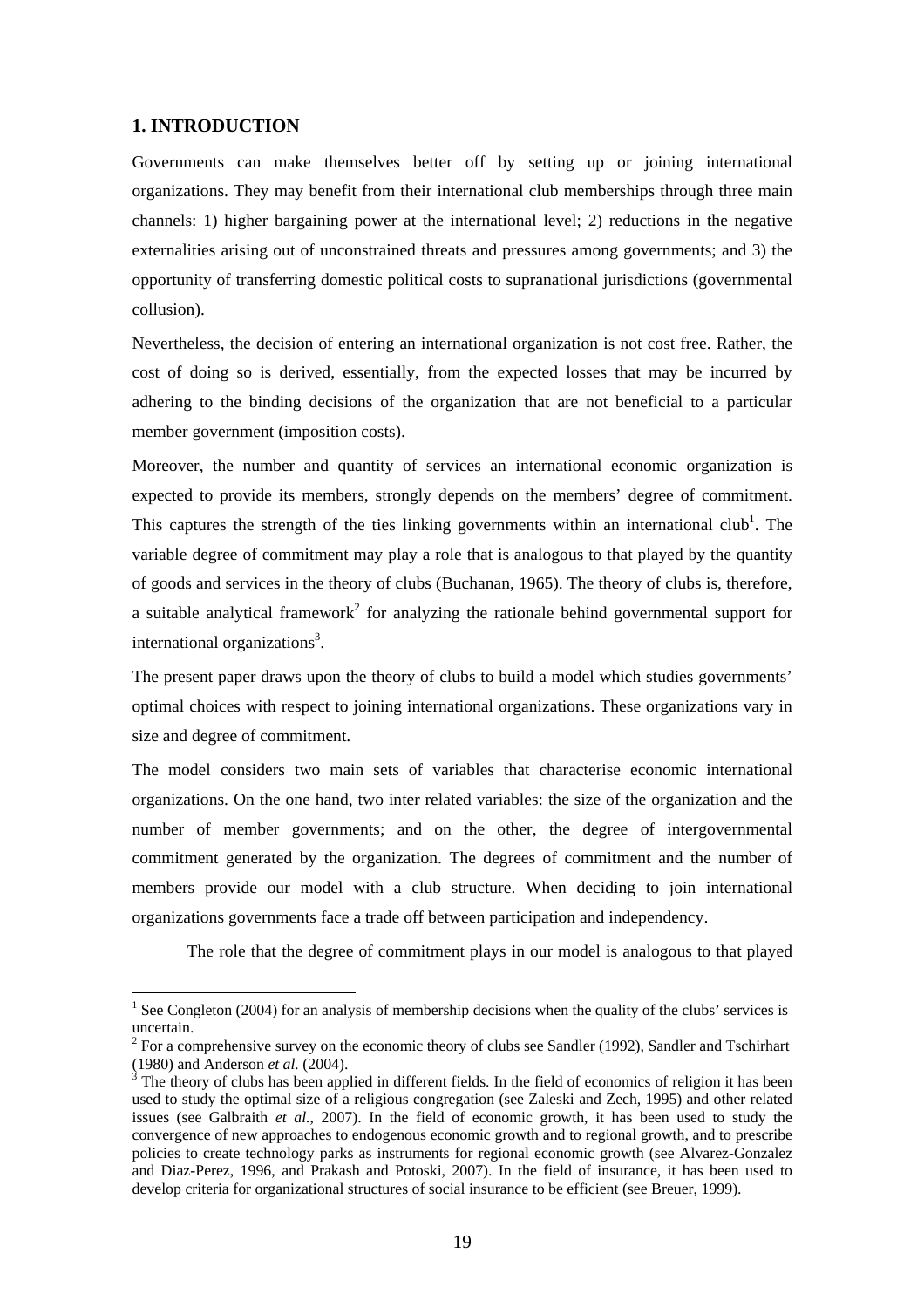by the size of the facility<sup>4</sup> in Buchanan's theory of clubs (1965), although in our model the framework is somewhat more complex. Unlike Buchanan's (1965) model, the foreseen benefits that member governments expect upon entering an international organization featuring a given degree of commitment can be considered to be a positive and increasing function of the size of the organization. This implies that there are no congestion points on the benefit side of the model. Quite the reverse in fact, the expected costs of becoming a member of an international organization is an increasing function of the size of the organization and of the required degree of commitment. This is due to imposition costs which increase very rapidly as the size and degree of commitment increases. Within this framework, costs evaluation, which increases with size, plays a role which is analogous to that played by congestion in Buchanan's (1965) theory of clubs. Further, unlike Buchanan's (1965) model, the limit to the enlargement of governmental clubs arises from the cost side rather than from the benefit side of the model.

For low degrees of commitment, binding decisions can be made only on the grounds of intergovernmental unanimity, and this will make the efficacy of the organization rather low, thus reducing the quantity of services the organization is expected to provide. A way to raise the amount of expected services provided by the organization is by increasing commitment ties. Departing from the unanimity rule in the decision making process, and moving towards less inclusive decisions rules –ranging from highly qualified majority rules to less strict rules such as weighted majorities– is the common way to increase the quantity of jurisdictional services provided by the organization.

This process involves augmenting the services provided by the club, but also implies increasing expected costs, which are highly sensitive to national heterogeneity. Consequently, the expected costs for member governments limit the expansion of clubs. Our analysis features a highly innovative version of Buchanan's (1965) model, which deals with governments' optimization processes: 1) given the size of the club  $(N)$ , there is an optimal degree of commitment (*a*); and 2) given the degree of commitment (*a*), there is an optimal size of the club (N). The optimal combination of size (N) and degree of commitment (a) is usually unattainable since size can only be enlarged discretely, *i.e.* by incorporating a new member government of size  $(N_i)$  to the club.

The remaining part of the paper is structured as follows: Section 2 briefly describes the different rules governing international agreements. Section 3 formally presents the model, analyses the possible benefits and costs that may arise out of governmental choices, and assesses the willingness of countries to engage in international agreements. Finally, Section 4 presents the main conclusions of the analysis.

 $\overline{a}$ 

 $4$  By "facility", Buchanan's (1965) model refers to goods or utilities shared by the club, for instance a swimming pool.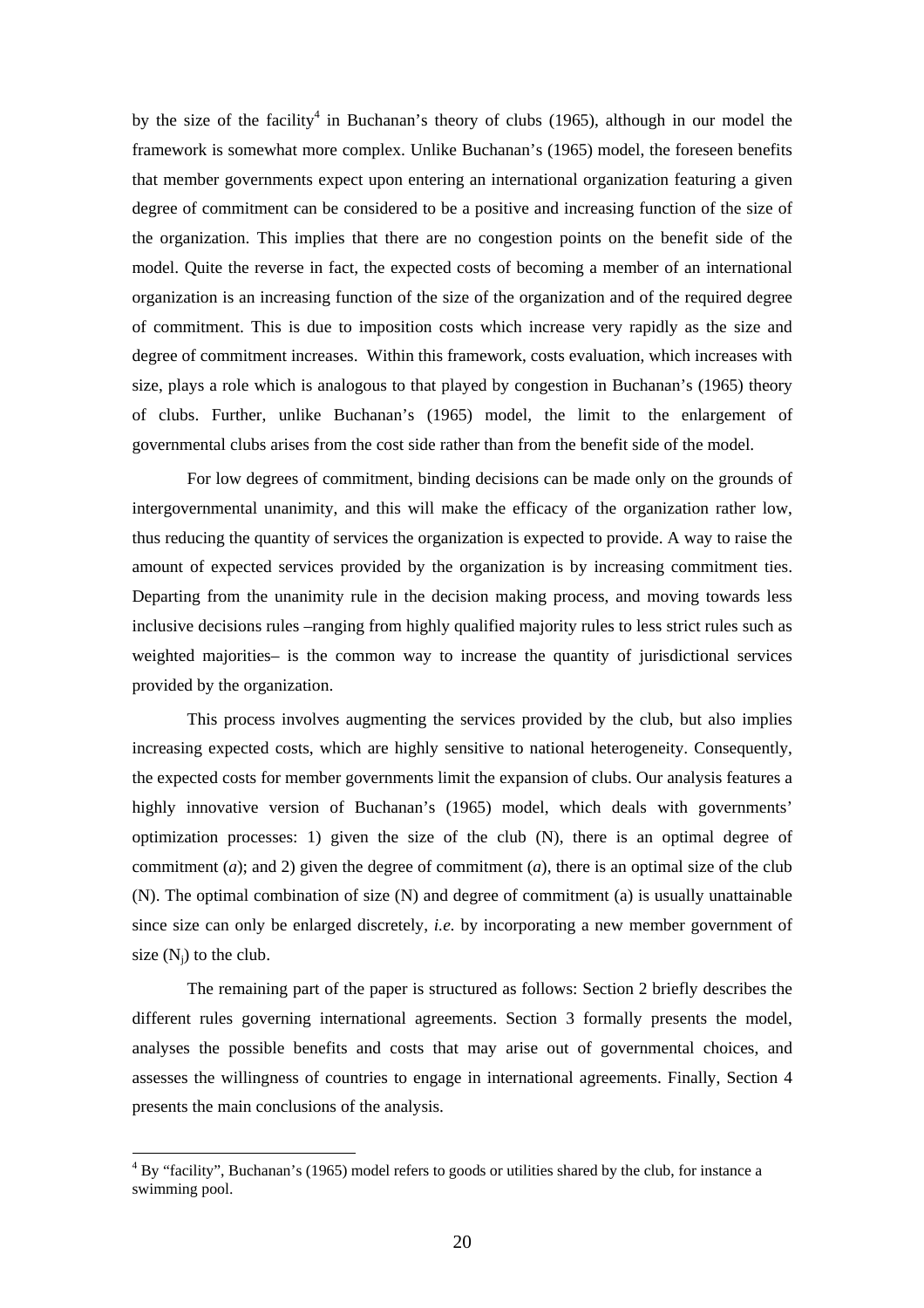#### **2. DIFFERENT RULES FOR INTERNATIONAL ECONOMIC AGREEMENTS**

Rules form the basis of a framework for cooperative social interaction among governments. They set up bounds for the range of potential intergovernmental outcomes in order to keep their probable sequences within some degree of Pareto optimality. Every rule,*mr* , constrains the set of all possible intergovernmental states, *X* . The subset of intergovernmental states associated with a given rule can be defined as:

## $X_{mr} = [X \text{ possible under } mr]$

Government utility functions can be mapped into the set of rules. The expected utility of foreseeable governmental positions can be envisaged as a subjective evaluation of the rules themselves. This evaluation is a mean of the expected values that have been discounted over time. With time, deviations from the mean will be expected to increase while the weight of the periods themselves will decline and converge to a finite quantity. Expected deviations are an important factor when it comes to making choices under conditions of risk. This paper uses Von Neumann-Morgenstern cardinal utility functions for governments which assign a cardinal utility number to each of the possible results and choose the rule that maximizes their expected utility. Hence, a utility correspondence from the set of rules to the real numbers is defined as follows:

$$
U: mr \to U(mr) = U(X_{mr})
$$

Governmental international club arrangements are analysed by means of comparing benefits and costs which are defined as the governments' expected utility gains or losses under every possible rule (*mr*).

 International relationships among countries are characterized by the lack of a welldefined authority with enforcement capabilities. Normally, there is only a set of independent state jurisdictions competing for the governance of international relationships. Governments –according to their national constitutions– have wide ranging powers in the field of foreign affairs, that is, governments are the main actors in shaping international relations. International affairs are conducted by governments on different grounds and under the auspices of different types of regulatory systems:

1) The general framework of international law (GIL), where individual rights with respect to foreign trade and economic exchange are established exclusively through domestic laws, with a very low degree of interstate commitment.

2) International treaties and organizations (ITO), which set up a framework for intergovernmental negotiations and agreements aimed at more liberal rules on international trade and exchange.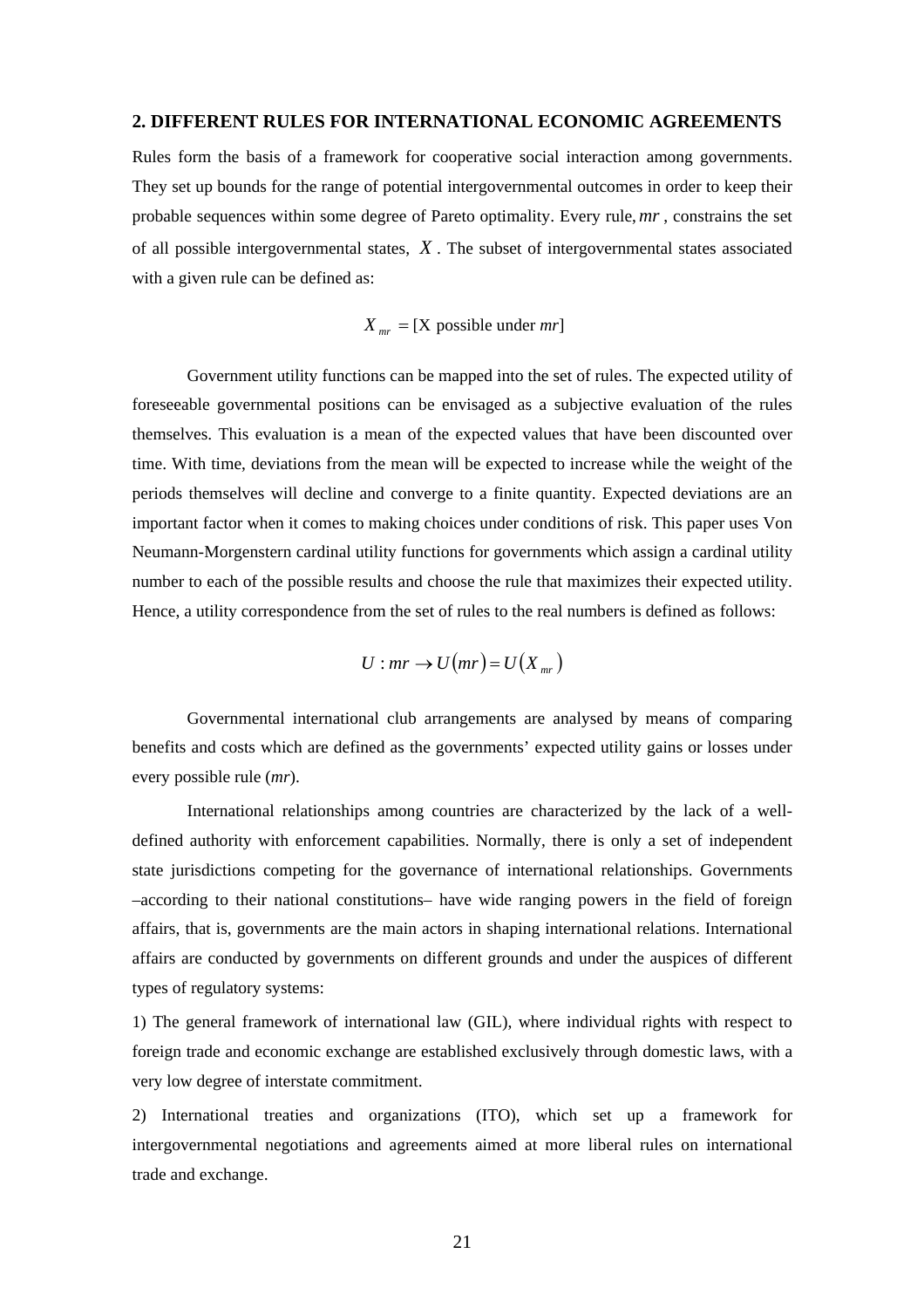3) Free trade areas (FTA), where individual rights on trade and exchanges are granted by commitment ties among country member governments.

4) Custom unions (CU), where a collective supranational action undertaken by governments is required to enact and administer a common tariff. Additionally there is a process of consolidation and enlargement of individual trading and mobility rights. CUs demand a degree of commitment which is greater than that required for FTAs.

5) Common markets (CM), where basic freedoms of trade, exchange and factor mobility prevail. These freedoms are enforced within a framework of supranational collective action undertaken by governments. CMs involve a degree of commitment that is greater than that required for CUs.

6) Economic unions (EcU), in which goods and services and factor markets are fully integrated by means of the complete removal of all kinds of legal, economic and monetary barriers. EcUs require a degree of commitment which is greater than that needed for CMs.

7) Political and economic union (PEU), in which there is meaningful supranational jurisdiction that embraces both security and defence and involves a layer of jurisdiction that is over and above that of national governments of member states. At the heart of PEUs there must be a high level of commitment, considerably greater than that involved in EcUs.

All of these frameworks may be interpreted as a set of rules for international relationships and may be ranked according to the ties and the degree of commitment they establish between member governments.

 In the model, we set up a correspondence from the set of international rules,  $IMR = (GIL, ITO, FTA, CU, CM, EcU, PEU)$ , to the real interval [0,1] to define the degree of commitment, *a*, in the following way:

$$
a: IMR \to [0,1] \text{ such that:}
$$

$$
a(GIL) = 0 < a(TTO) < a(FTA) < a(CU) < a(CM) < a(EcU) < 1 = a(PEU)
$$

This correspondence is deemed to be continuous within the interval  $[0,1]$ . Hence, the variable, *a*, which represents the degree of commitment is introduced into the model.

Attributions and degrees of commitment set up a path according to which *IMR* may evolve into a progressive integration process. This means that important changes in the nature of engagements are needed. Collective international action becomes supranational action only when a commitment threshold is reached. This threshold can be thought of as the stage at which CUs come into existence giving rise to effective supranational collective action.

From the starting point of a CU an integration process may be launched that gradually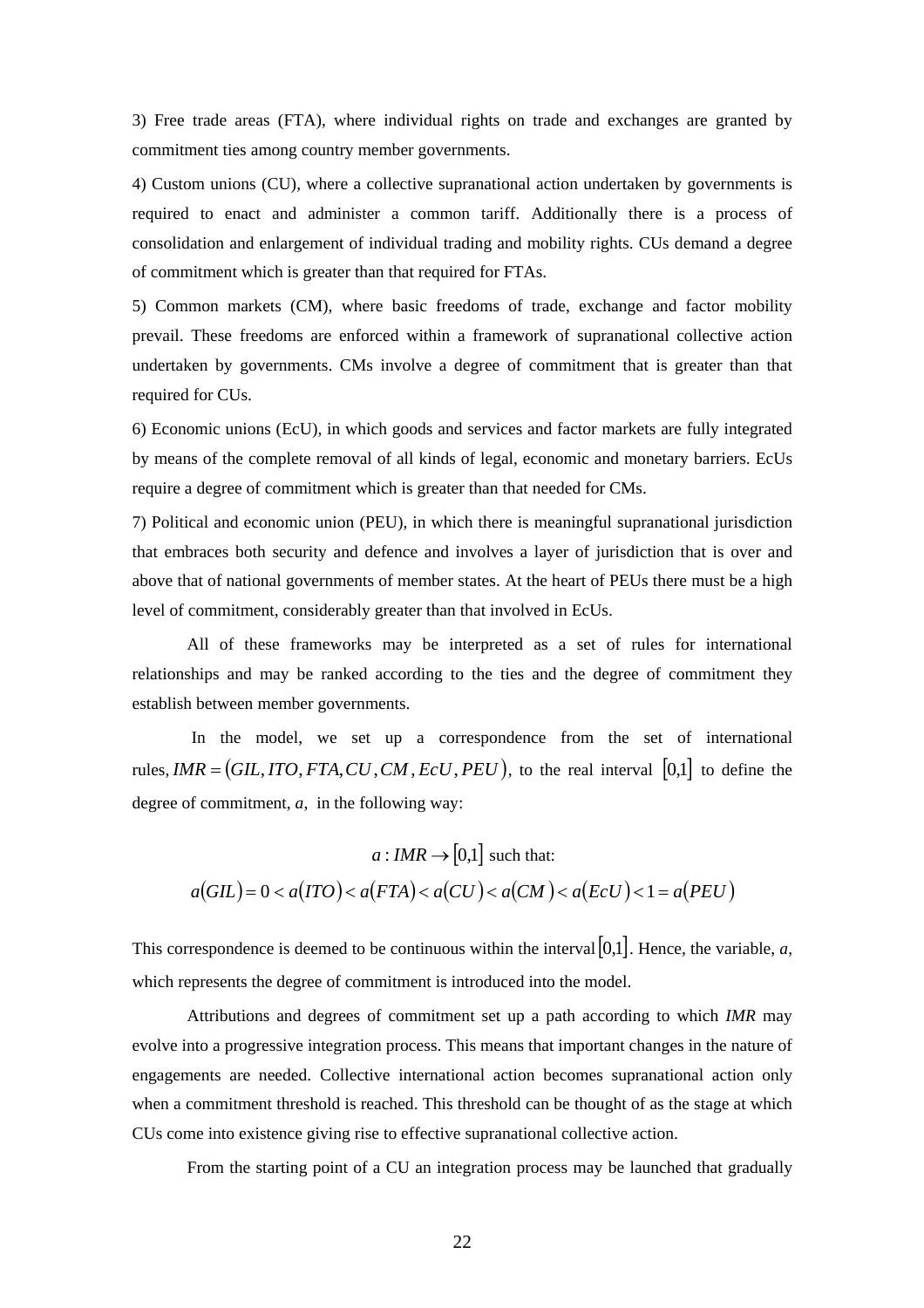evolves into a CM, an EcU and eventually a PEU. Such a path involves: 1) the legal requisites of supra-nationality (a system of law applicable to all the member countries and an independent court to resolve disagreements), and 2) decisional features of supra-nationality (mainly the idea that governmental decision-taking, based on unanimity, must progressively give way to less strict decision rules such as qualified and weighted majorities).

#### **3. BENEFITS AND COSTS OF GOVERNMENTAL CHOICES AND AGREEMENTS**

We consider a benefit function, *B*, which collects the utility gains,  $U_{g}$ , that any government would expect to obtain from its membership of an international organization. These gains are generated through three main channels: 1) higher bargaining power at the international level, 2) reductions in negative externalities from unbridled threats and pressures among governments, and 3) the capacity to transfer domestic political costs to supra-national jurisdiction (governmental collusion).

The benefit function, *B*, is defined over the degree of commitment, *a* , and the size of the organization, *N*:

$$
B: (a, N) \to B(a, N) = U_g(X_a, N)
$$

The size of the organization, N, is defined as the sum of the population,  $N_i$ , of the member governments*, j= 1, ..., n*:

$$
N=\sum\nolimits_{j=1}^n N_j
$$

It is assumed that  $\vec{B}$  is a concave, continuous and twice differentiable function, increasing with respect to both variables. The partial derivatives verify that, for every  $(a, N)$ ranging over  $[0,1] \times [0, N]$ :

$$
\frac{\partial B}{\partial a} > 0; \frac{\partial B}{\partial N} > 0; \frac{\partial^2 B}{\partial a^2} < 0; \frac{\partial^2 B}{\partial N^2} < 0; \tag{1}
$$

$$
\frac{\partial^2 B}{\partial a \partial N} < 0; \frac{\partial^2 B}{\partial N \partial a} < 0. \tag{2}
$$

With regard to the cross derivatives, *a N B* ∂ад  $\frac{\partial^2 B}{\partial x^2}$  and *N a B*  $\partial N \partial$  $\frac{\partial^2 B}{\partial x^2}$ , it is assumed that they are lower than zero over the relevant range  $[0,1] \times [0, N]$ . This means that the utility gains from increasing the degree of commitment (the size of the organization) decrease as the size of the organization, which is positively correlated with the number of members (the degree of commitment), increases.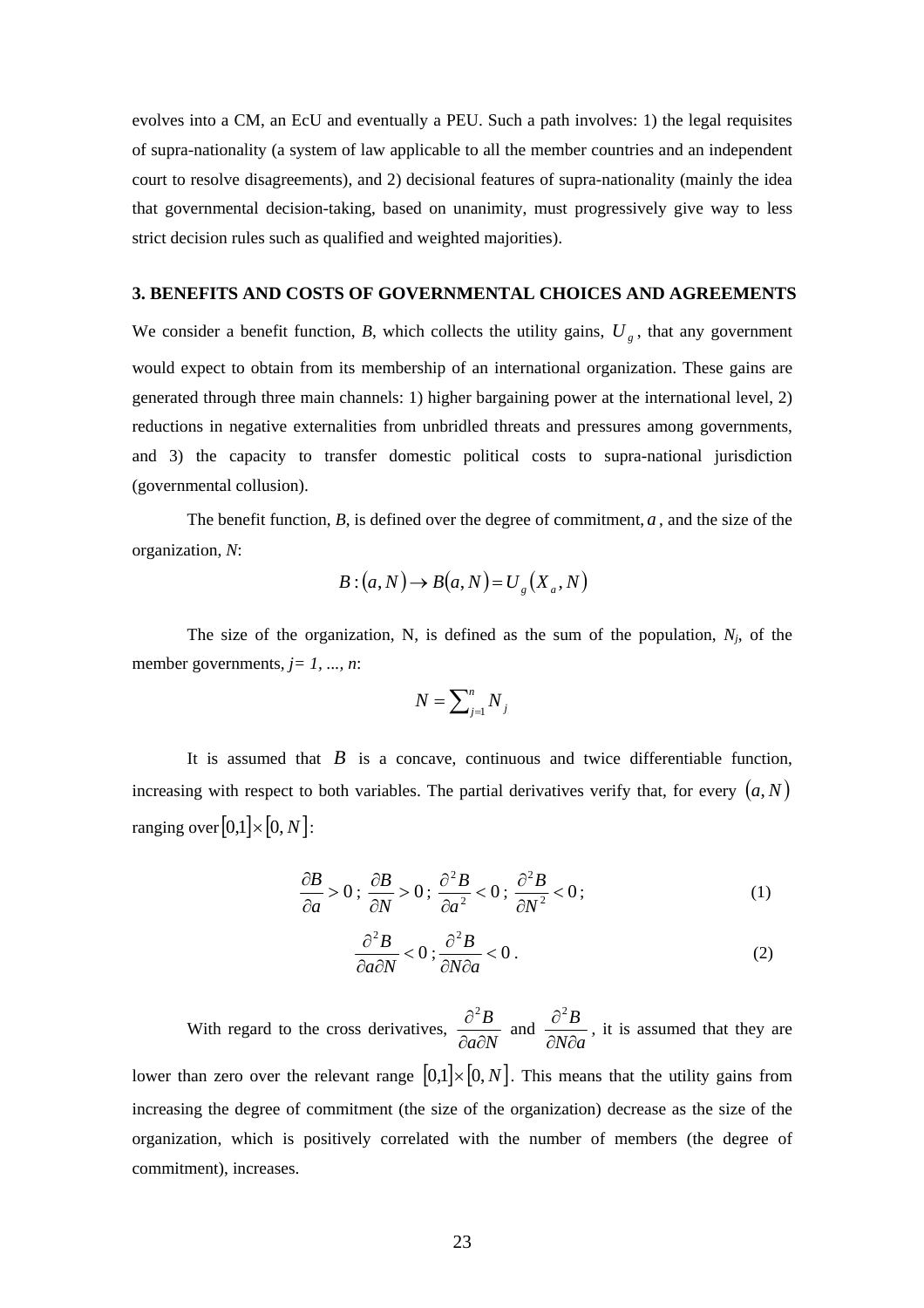The cost function,  $C$ , reflects the expected utility losses generated by the ties linking governments within an international club. These costs are essentially those which are derived from imposition. The cost function, *C*, depends on three main variables: 1) the size of the organization, N, which is defined as the sum of the population,  $N_i$ , under the jurisdiction of every member government,  $j = 1, \ldots, n$ , 2) the degree of commitment,  $a$ , and also 3) the degree of national heterogeneity,  $h$ . The size of an international club can only be increased by agreements with other member governments, so national heterogeneity is assumed to be a convex and increasing function  $h(N)$ , twice differentiable over [0, *N*]. So, for every *N* belonging to  $[0, N]$  the derivatives must be:

$$
\frac{\partial h}{\partial N} > 0; \frac{\partial^2 h}{\partial N^2} > 0.
$$
 (3)

We also take  $C(a, N, h)$  as a convex, increasing and twice continuously differentiable function of these three variables. Its partial derivatives for every  $(a, N, h)$  belonging to  $[0,1] \times [0,N] \times [0,1]$  must verify:

$$
\frac{\partial C}{\partial a} > 0; \frac{\partial C}{\partial N} > 0; \frac{\partial C}{\partial h} > 0; \tag{4}
$$

$$
\frac{\partial^2 C}{\partial a^2} > 0; \frac{\partial^2 C}{\partial N^2} > 0; \frac{\partial^2 C}{\partial h^2} > 0;
$$
\n(5)

$$
\frac{\partial^2 C}{\partial a \partial N} > 0; \frac{\partial^2 C}{\partial N \partial a} > 0; \frac{\partial^2 C}{\partial a \partial h} > 0; \frac{\partial^2 C}{\partial h \partial a} > 0; \frac{\partial^2 C}{\partial N \partial h} > 0; \frac{\partial^2 C}{\partial h \partial N} > 0.
$$
 (6)

Governments would be interested in setting up international organizations if expected benefits are higher than expected costs. Any government would engage in such an agreement if there is a pair  $(a_0, N_0)$  belonging to  $[0,1] \times [0, N]$  such that:

$$
B(a_0, N_0) - C[a_0, N_0, h(N_0)] > 0 \tag{7}
$$

Equation (7) explains the net expected benefits for governments of joining an international agreement. The equation takes into account the benefits arising from joining an international organization of size,  $N_0$ , and the degree of commitment,  $a_0$ , and the imposition costs of accepting binding decisions resulting from joint decision making processes within a large international organization.

It might be that, from the point of view of certain governments, this condition could never be realised. Expected costs and benefits depend on subjective evaluations and different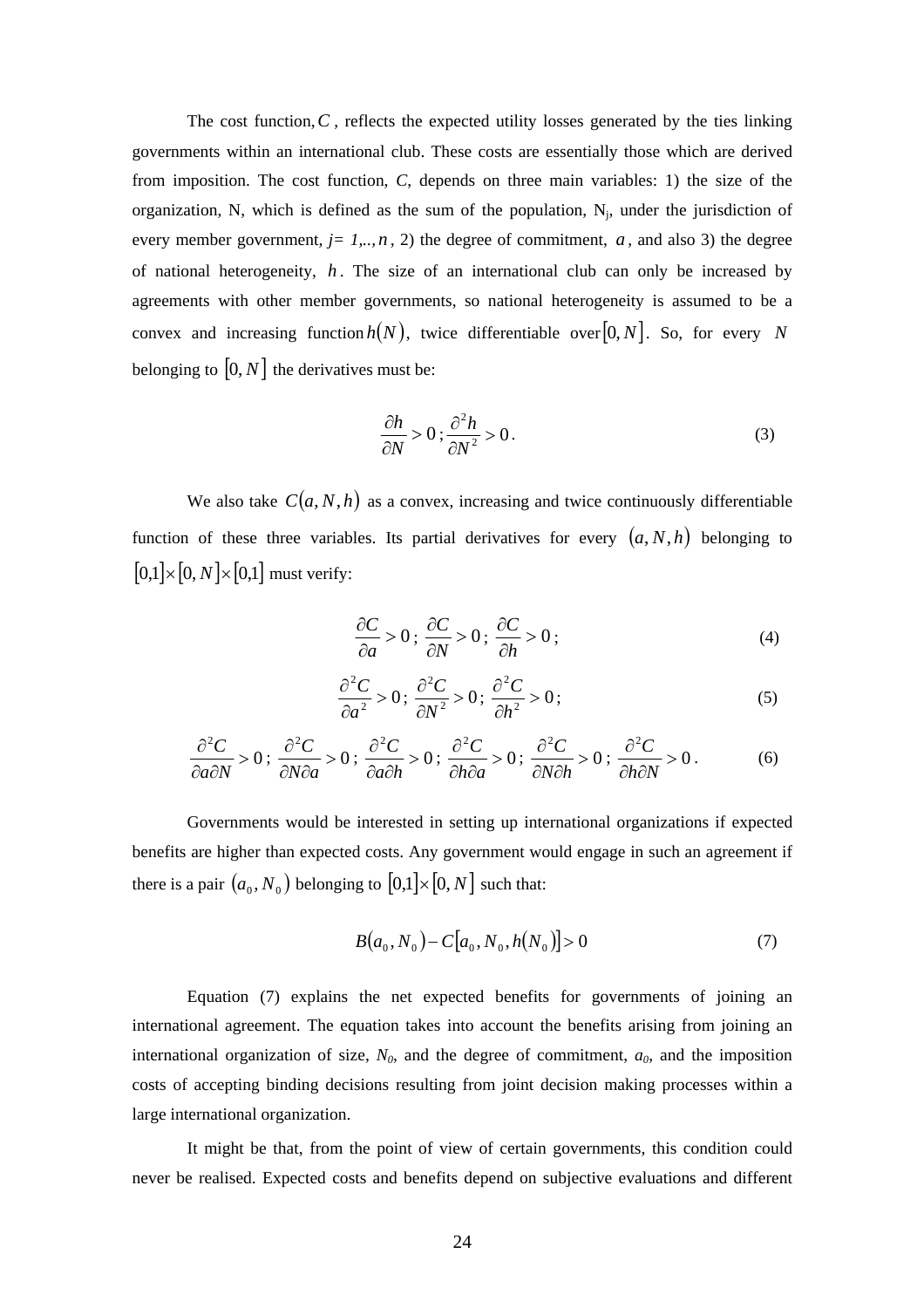estimates might occur when there is a variation in the level of information or in the capacity to fulfil the agreement. However, it becomes possible to analyze the governments' willingness to join or enlarge international economic organizations.

Governments' calculus is represented by the following maximization program:

$$
MaxB(a, N) - C(a, N, h)
$$
  
(8)  

$$
(a, N, h)
$$
 ranging over  $[0,1] \times [0, N] \times [0,1]$ 

Assuming that *B* is a concave function and *C* is convex when condition (7) is verified, then there exists a global maximum characterized by the following conditions:

$$
\frac{\partial B}{\partial a} = \frac{\partial C}{\partial a} \tag{9}
$$

$$
\frac{\partial B}{\partial N} = \frac{\partial C}{\partial N} + \frac{\partial C}{\partial h} \frac{\partial h}{\partial N}
$$
(10)

Condition (9) expresses the equality between the marginal benefit of the degree of commitment and marginal costs, and condition (10) expresses the equality between the marginal benefit of size and the corresponding marginal cost.

These marginal conditions might rarely be fulfilled since the size of the club can only be increased by incorporating a new member government with a given population,  $N_n$ . Nevertheless, they provide useful information about the marginal values assigned to the size and the degree of commitment for a typical government. These marginal values can be thought of as indexes of governmental willingness to join and enlarge international agreements. The marginal values support the idea that the number of members of international economic organizations tends to grow less sharply as degrees of commitment rise.

Governments' evaluations of the degree of commitment, *GVA*, and the size of the organization, *GVN* , can be obtained by partially differentiating equation (7) with respect to *a* and *N*:

$$
GVA = \frac{\partial B}{\partial a} - \frac{\partial C}{\partial a} \tag{11}
$$

$$
GVN = \frac{\partial B}{\partial N} - \frac{\partial C}{\partial N} - \frac{\partial C}{\partial h} \frac{\partial h}{\partial N}
$$
(12)

 Both, governments' willingness to accept higher degrees of commitment and to enlarging international organizations, are decreasing functions of the three key variables *i.e.* degree of commitment,  $a$ , size,  $N$  and national heterogeneity,  $h$ . This becomes evident by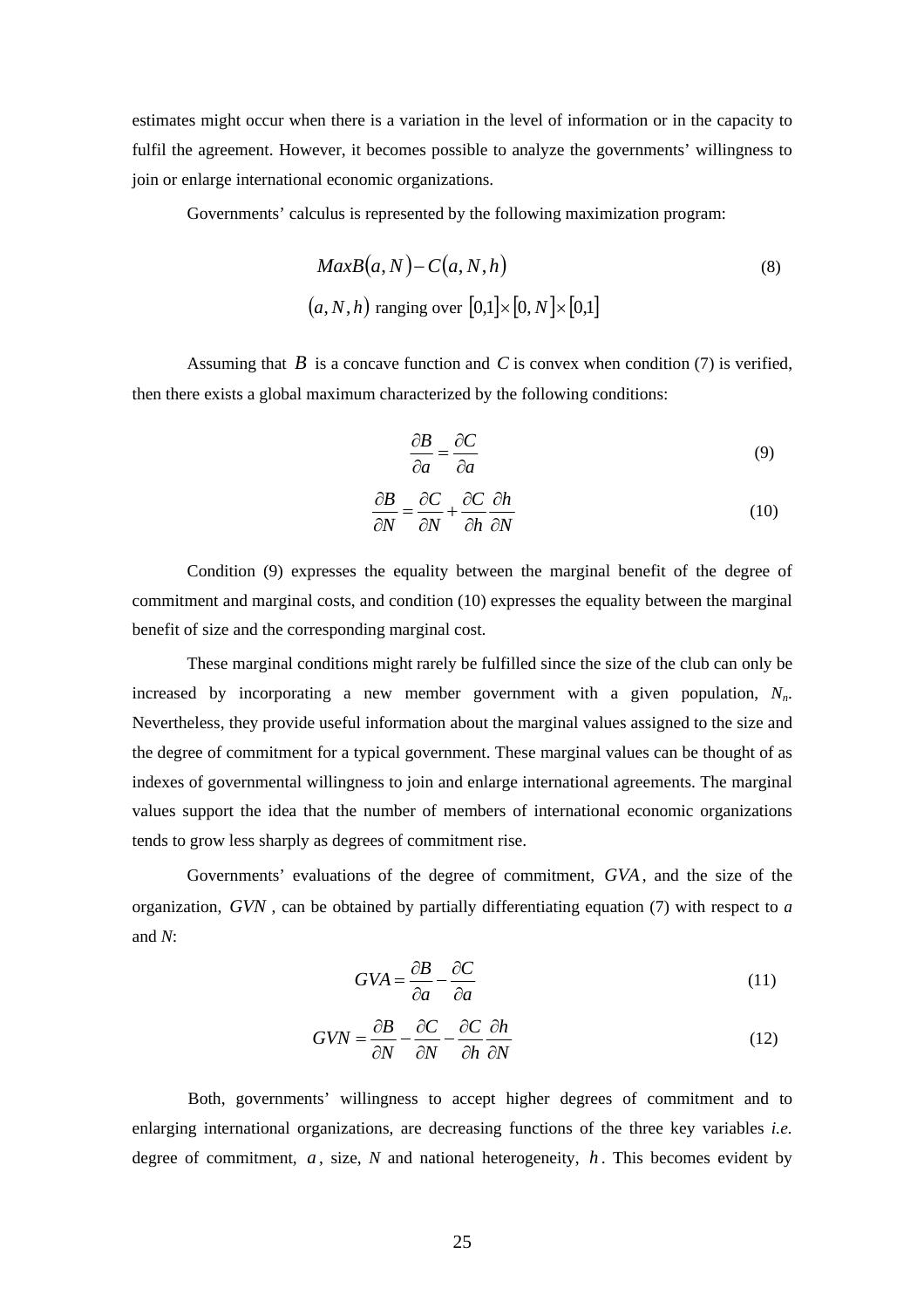taking the first partial derivatives of equations (11) and (12):

$$
\frac{\partial GVA}{\partial a} < 0; \frac{\partial GVA}{\partial N} < 0; \frac{\partial GVA}{\partial h} < 0; \tag{13}
$$

$$
\frac{\partial GVN}{\partial a} < 0; \quad \frac{\partial GVN}{\partial N} < 0; \quad \frac{\partial GVN}{\partial h} < 0. \tag{14}
$$

To some extent, these evaluations lead to a substitution relationship between the size (positively correlated with the number of member governments) and the degree of commitment involved in joining international organizations. More specifically, governmental willingness to support international economic organizations will decrease as the size of the organization increases and the degree of commitment rises. Therefore, the likelihood of finding a considerable number of governments willing to support large strong international economic organizations will be low. Only when the degree of commitment is weak enough to keep expected costs low, is it possible for large international economic organizations to emerge. One might be drawn to the conclusion that high levels of commitment remain somewhat unlikely within the sphere of international relations.

#### **4. CONCLUSIONS**

Governments become members of international organizations in order to derive benefits from the membership of intergovernmental clubs in which there is a logical trade off between independency and participation. However, such engagement generates utility losses due to constraints derived from the membership of the club. The costs of these constraints can be interpreted through the marginal evaluations associated with governmental optimization behaviour.

The present paper solves the model for a hypothetical government by providing information about the way it would evaluate the size and degree of commitment of international organizations. The assessments of size and degree of commitment at the margin can be thought of as indexes of governmental willingness to enlarge the size of international organizations and to increase their degree of commitment. They are decreasing functions of the size of the organization, degree of commitment of members, and national heterogeneity.

The results of the model show that: 1) both the degree of commitment and the size of the organization are positively linked to the generation of benefits for the member governments, but also involve an increase in costs; 2) since the size of international organizations is not a continuous variable, the model of intergovernmental clubs cannot be solved purely on the basis of members' optimising functions, weighting benefits and costs at the margin. Rather, marginal valuations are used to analyse the governments' willingness to join international organizations.